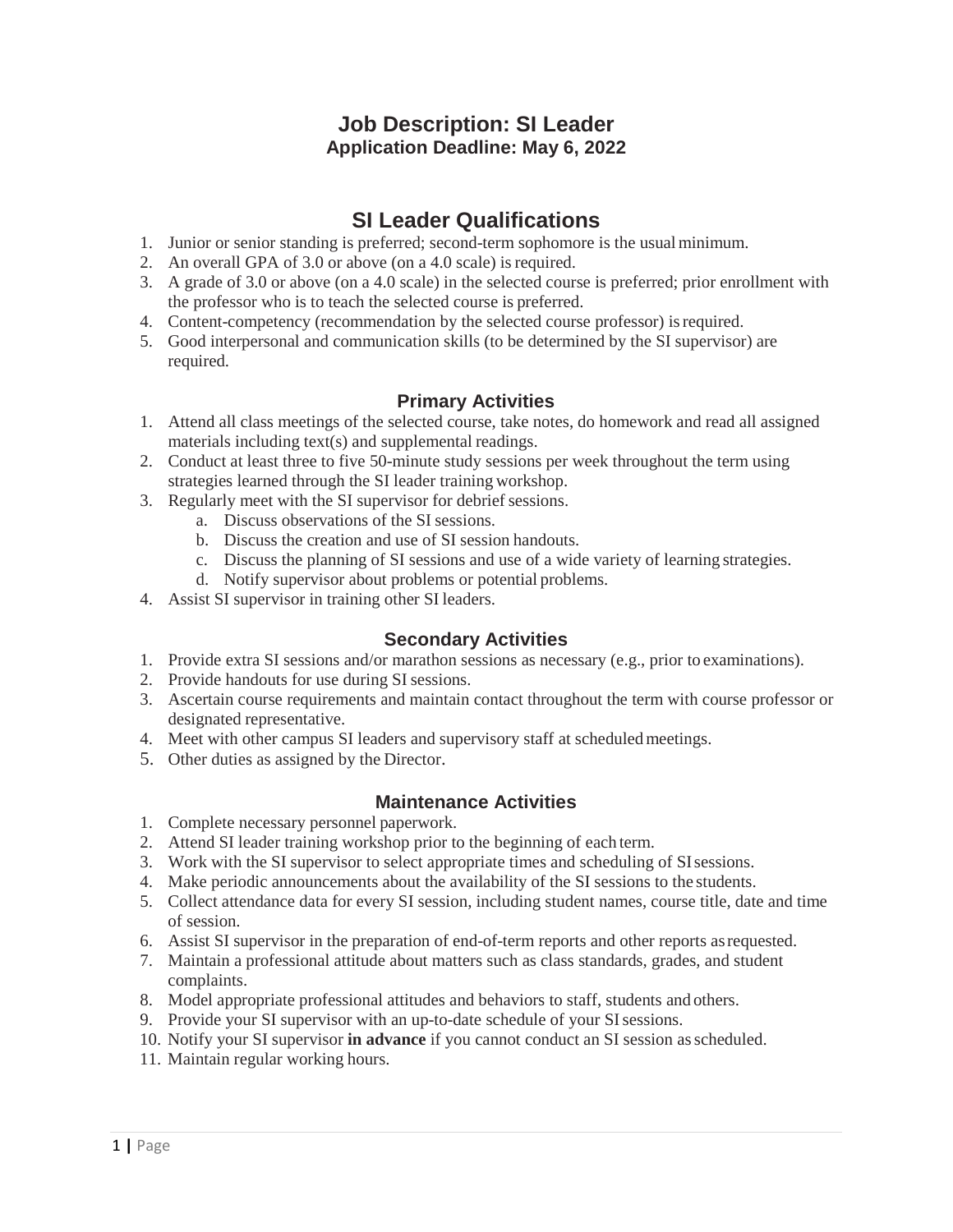All SI Leaders must participate in online SI training scheduled for August and attend Face-to-face SI Training scheduled the week before classes.

# **SI Leader Employment Application**

| Hannah Glass<br>SI Supervisor<br>University of MS<br>Hill Hall<br>University, MS 38677<br>Email: cetl@olemiss.edu<br>Phone: 662.915.1391 |                              |  |  |
|------------------------------------------------------------------------------------------------------------------------------------------|------------------------------|--|--|
|                                                                                                                                          |                              |  |  |
| Name                                                                                                                                     | (PRINT):                     |  |  |
|                                                                                                                                          | Last First MI                |  |  |
| Local                                                                                                                                    |                              |  |  |
|                                                                                                                                          | <b>Street City State Zip</b> |  |  |
|                                                                                                                                          |                              |  |  |
| Permanent                                                                                                                                |                              |  |  |
|                                                                                                                                          |                              |  |  |
|                                                                                                                                          | <b>Street City State Zip</b> |  |  |
|                                                                                                                                          | Major: e-mail address:       |  |  |

Please respond to the following items concerning your desire to be a Supplemental Instruction (SI) Leader:

1. I am confident with my abilities in the following subjects and wish to be considered forthe following positions: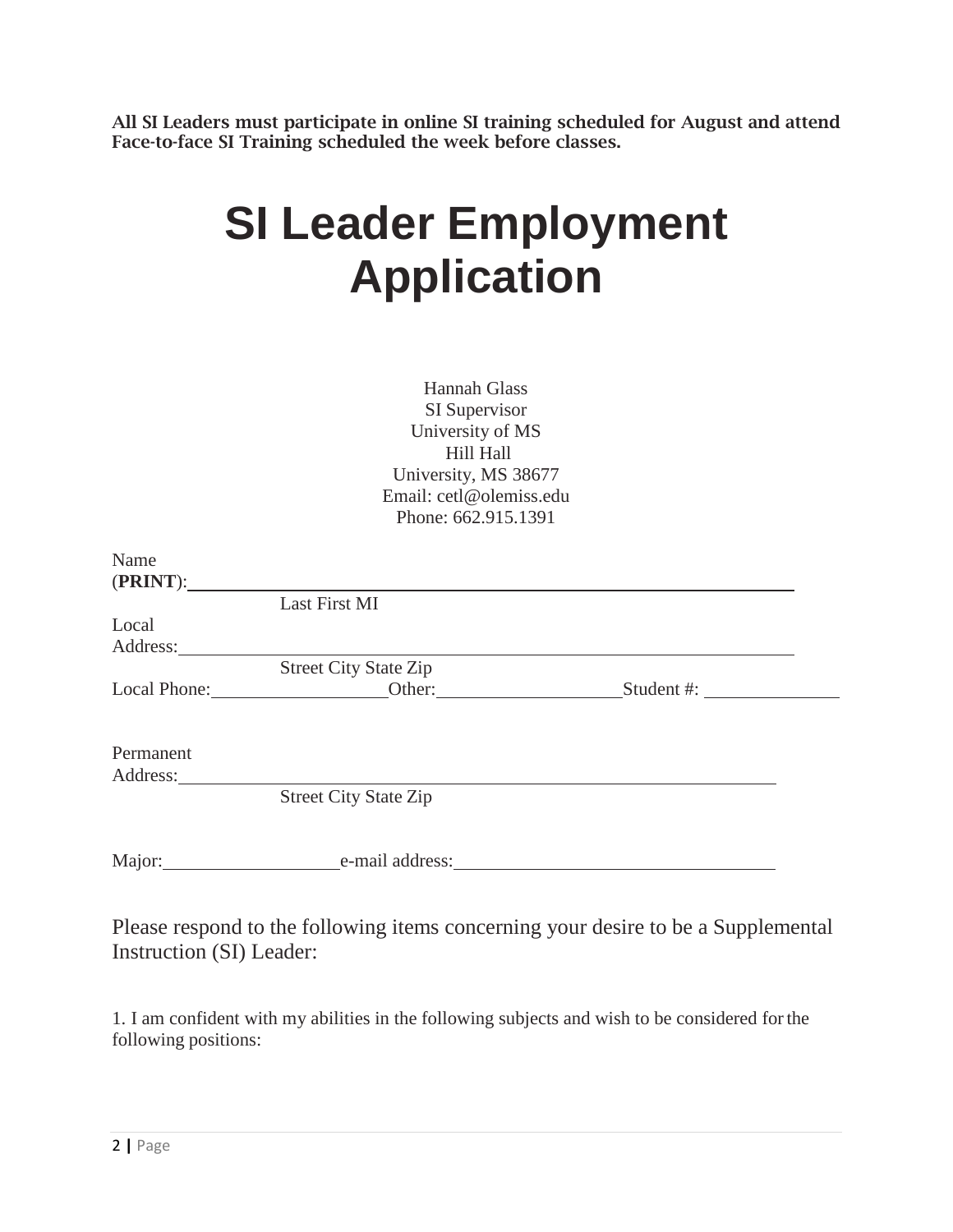**2. If selected for this position, I will be able to attend the SIleader training? yes no**

3. List the number of credit hours that you will attempt during the next semester:

4. Describe your anticipated involvement in clubs, organizations, part-time employment:

5. If you are an international student, what type is your visa? (example: F1)

\6. Why are you interested in this position, and why do you feel that you will make a good SI Leader?

7. Describe three study strategies that have helped you perform well in your classes.

8. What advice would you give new students that would help them succeed in the course you listed in number 1?